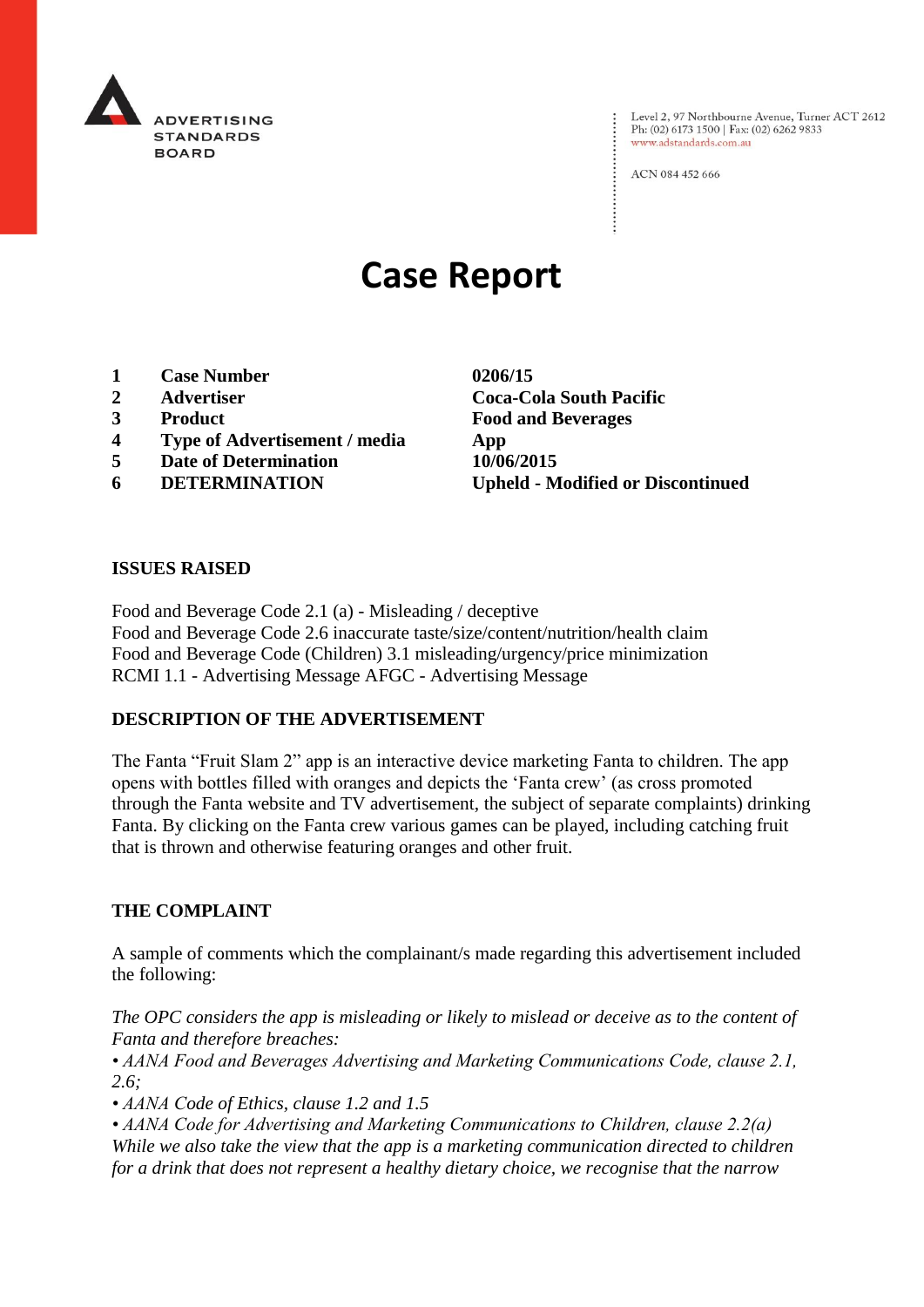*definition of 'medium' in the AFGC's Responsible Children's Marketing Initiative does not include apps. Given the reach of apps as a marketing tool, particularly to children, we consider this to be an irresponsible exclusion (although clearly intended as by comparison, the definition of 'medium' in the AFGC's Quick Service Restaurant Industry Initiative does include interactive games, such as apps).*

*The app is misleading or likely to mislead.*

*The app features a Fanta bottle filled with oranges and the theme of the app is oranges and other fruit, suggesting that Fanta is an orange or fruit based drink. It is not. Fanta it a sugarsweetened beverage (SSB) containing between 12-14 teaspoons of sugar per 450ml bottle. Its ingredients are Carbonated Water, Sugar, Orange Juice from Concentrate (2.1%), Food Acid (330), Flavour, Natural Colour (160c), Preservative (202), Antioxidant (300). It contains no oranges or any other fruit, it is predominantly water and sugar. The depiction of oranges throughout the app (and particularly filling the Fanta bottle) clearly has the capacity to mislead consumers, and children in particular. This is particularly concerning at a time when one in four children are overweight and obese, and sugar sweetened beverages are considered a leading contributor. According to the Australian Dietary Guidelines produced by the National Health and Medical Research Council (NHMRC), sugar-sweetened drinks (which include sugar-sweetened soft drinks and cordials, fruit drinks, vitamin waters, energy and sports drinks) are the largest source of sugars in the Australian diet, with consumption highest in adolescents and children. The Guidelines recommend that the consumption of added sugar in the diet be limited, particularly sugarsweetened drinks. These recommendations are based upon evidence of a probable association (Grade B evidence) between sugar-sweetened beverage consumption and an increased risk of weight gain in adults and children. They are also based upon evidence of a suggestive association (Grade C evidence) between soft drink consumption and an increased risk of dental caries in children, as well as an increased risk (from cola drinks) of reduced bone strength. In view of this evidence, misleading consumers to believe these drinks contain real fruit has the potential to be incredibly damaging. We are also concerned that marketing such as this undermines parents attempts to encourage their children to avoid sugary drink (and indeed children's attempts to avoid these drinks).*

*The app is directed primarily to children.*

*When regard is had to the theme, visuals, and language used, the app is clearly a marketing communication directed primarily to children for the purpose of the AANA Food and Beverages Advertising and Marketing Communications Code.*

*We anticipate the advertiser will assert the app is directed to adolescents over the age of 13. We strongly disagree. The fun themes and cartoon characters clearly target children under 12 and the 'Crew' are clearly children under 12. The majority of the games are also very basic and unlikely to interest a child over the age of 12.*

*No age requirement to play is reasonably apparent when accessing the app and the games on the app. Any age requirement in the terms of use (which we were not able to access via the link provided) would be insufficient to dissuade a child from using the website, nor would it counter the overall clear intention that this app be enjoyed by children, while Fanta products and branding are marketed to them.*

*Of course, for the reasons outlined above, the app should be found to breach the AANA Food and Beverages Advertising and Marketing Communications Code and the AANA Code of Ethics even if it is not considered to be directed to children.*

*We ask that the Board require the advertiser to remove the Fanta app immediately.*

#### **THE ADVERTISER'S RESPONSE**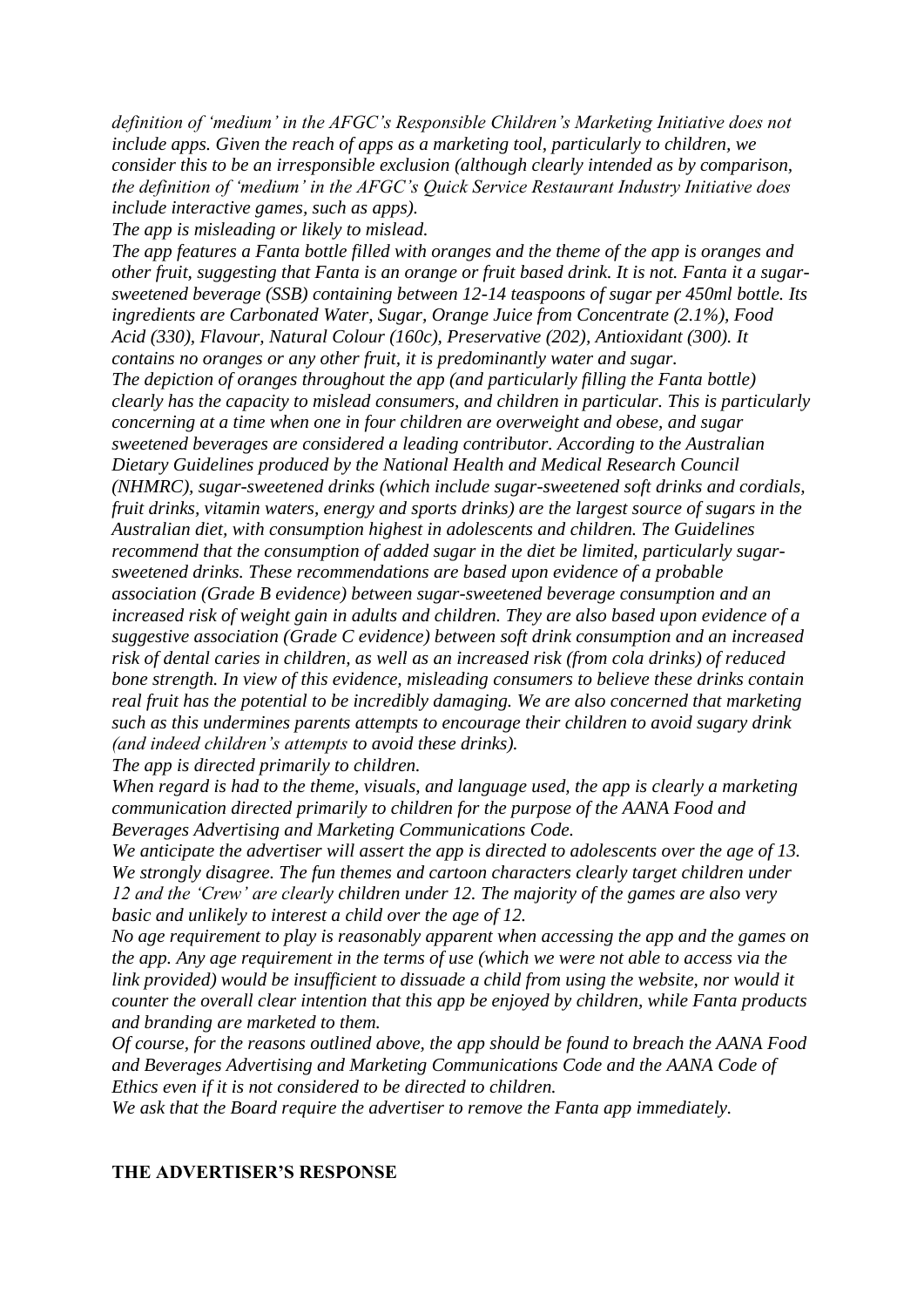Comments which the advertiser made in response to the complainant/s regarding this advertisement include the following:

*Thank you for your email and letter clarifying that as the FANTA Fruit Slam 2 application (the "App") is available for download from the App Store on iTunes in Australia, a full response is required to the complaint.*

*As outlined in our letter, Coca-Cola South Pacific Pty Ltd ("CCSP") did not create, promote or publish the App. We provide this response on behalf of The Coca-Cola Company, domiciled in Atlanta, Georgia, United States of America.*

*Substantiation of any health, nutrition or ingredient claims or statements*

*The App does not contain any health, nutrition or ingredients claims or statements.*

*Comprehensive comments in relation to the complaint*

*The complainant alleges that the App is misleading or likely to mislead or deceive as to the content of the FANTA beverage and is marketing communication directed to children for a beverage that does not represent a healthy dietary choice.* 

*We respond to each of the relevant provisions of the codes the Board will consider the complaint under, as follows:*

*Australian Food and Grocery Council's Responsible Children's Marketing Initiative ("RCMI")* 

*Section 1.1 of the RCMI provides that advertising to children for food and/or beverages must, amongst other things, represent healthier dietary choices and be in the context of a healthy lifestyle.*

*Children are defined in the RCMI as "Persons under 12 years of age". The word "primarily" is not defined and therefore is interpreted using its dictionary definition of "in the first place". We note that this interpretation is supported in the AANA Code of Advertising and Marketing Communications to Children Practice Note.*

*CCSP submits that the App is not primarily directed to persons under 12 years of age. Rather, it is directly primarily to teens aged between 15 – 17 years.*

*The Coca-Cola Company has always taken seriously its commitment to market responsibly, across the globe, across all advertising media, and across all of our beverages. Our company has been a leader in the area of Responsible Marketing and honouring the rights of parents and caregivers to make the appropriate choices for their children is a cornerstone of our Responsible Marketing Policy. Our company is also committed to monitoring and measuring our adherence to the Responsible Marketing Policy across all the markets we serve, and has established a Children's Review Process to help guide the Responsible Marketing Policy. We publish compliance findings within our corporate sustainability report. CCSP is absolutely committed to ensuring the Responsible Marketing Policy is implemented in Australia and this*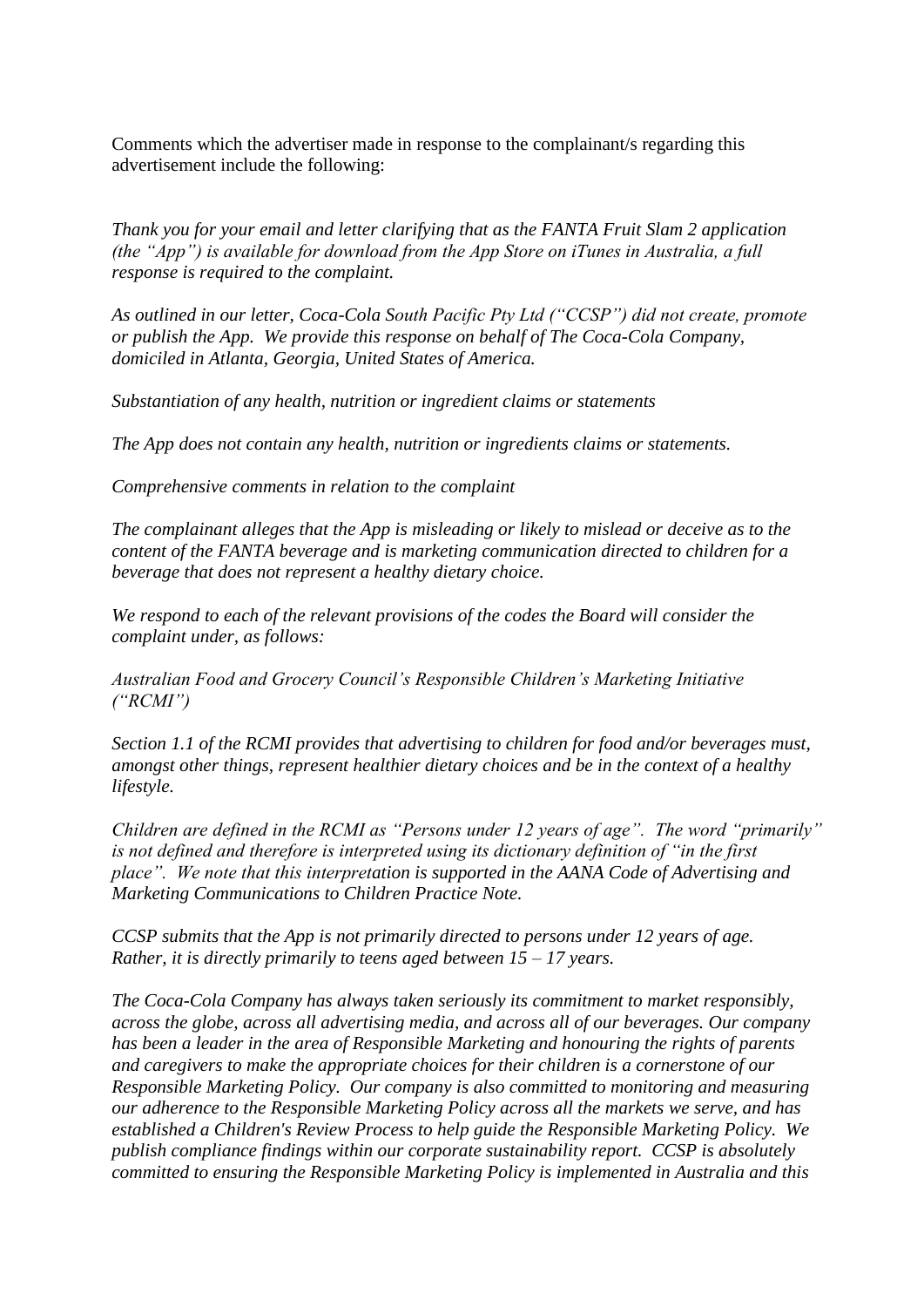*commitment is reinforced by our voluntary signature of the RCMI and associated RMCI Action Plan. It is of fundamental importance to us to be part of, and responsible to, the communities in which we operate.*

*The FANTA Crew featured in the App have been drawn to represent 17 year olds. The Crew is visually depicted as older teens by their body shapes, hairstyles, wardrobe, facial expressions, body language, gestures and accessories – all designed to reflect older teen culture with 15 – 17 year old appeal. The Crew* 

*are intended to be recognisable to teens as representative of the sub-cultures they encounter at high school.* 

*The animation style and functionality of the App is unlike popular apps designed for children such as Peppa's Paintbox, Club Penguin, ABC for Kids, etc. Nor is the App available for download in the Kids app section of iTunes. Rather, it is available in the general Games app section as it is not directed primarily to children. Animation and simple tap screen functionality is common amongst apps which appeal to a wide age group, such as Angry Birds and Bad Piggies. Animation does not necessarily indicate that an app is directed primarily to children. The Code of Advertising and Marketing Communications to Children Practice Note acknowledges that animation is not necessarily indicative of a marketing communication directly primarily to children. The vast majority of apps are in fact animated. In relation to the functionality, the nature of playing a game on an iPhone or iPad requires simple touch functionality, regardless of the age of the intended user. Apple's Terms and Conditions for the iTunes Store require that the minimum age requirement for use of the service is 13 years. Children therefore have no way of being aware of or exposed to the App unless a person aged 13 or over has downloaded it.* 

*We submit that, considering its placement, content and functionality, the App is not advertising directed primarily to children and therefore falls outside the scope of the RCMI.* 

*AANA Food and Beverages Marketing and Communications Code (the "Food & Beverages Code")*

*We note that the Board will consider the complaint under the Food & Beverages Code provisions in relation to truthful, honest advertising (2.1), claims relating to material characteristics being accurate (2.6); and advertising to children not being misleading as to nutritional or health claims (3.1). We respond to each of these provisions in turn.*

*Section 2.1 provides that food and beverage advertising must, amongst other things, be truthful and honest, not be designed to be misleading or deceptive and accurately present all information including any references to nutritional values or health benefits. These matters are similarly dealt with under the Australian Consumer Law. Compliance with the Australian Consumer Law, the Food Standards Code and all applicable laws and regulations is of utmost importance to our Company. This is a commitment we make in our Trade Practices Compliance Policy (a copy of which is attached) as well as our Company's Code of Business Conduct. These requirements are taken into consideration in the design, review and approval of all labelling and advertising, including digital advertising.* 

*The App features the FANTA beverage, one of the world's most well-known soft drinks. The most popular flavour in Australia is the orange flavour which is made with carbonated water,*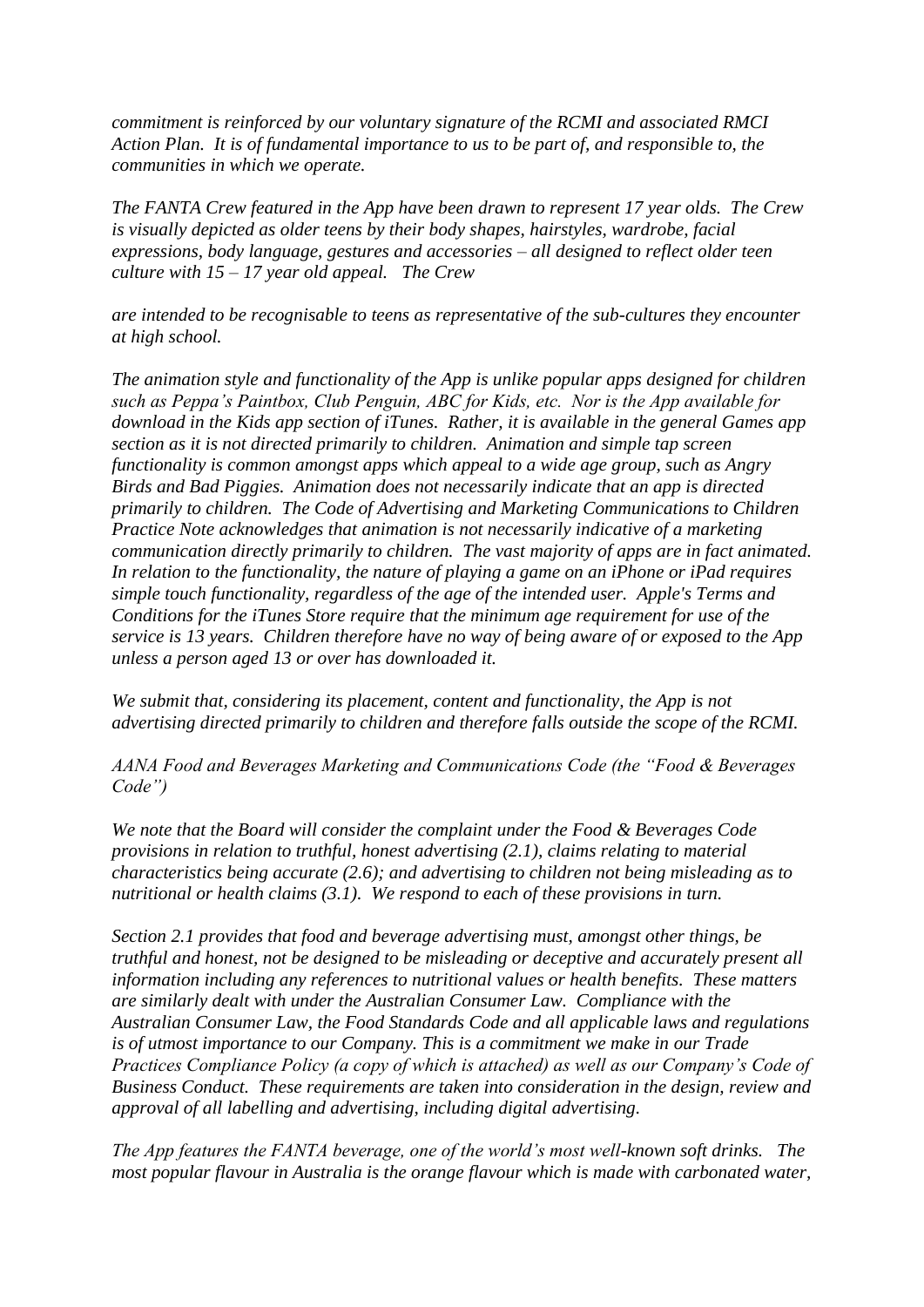*sugar, orange juice from concentrate (2.1%), food acid, flavour, natural colour, preservative and antioxidant. The other flavour variants in the FANTA range contain similar ingredients but do not contain any juice concentrate. The fruity tasting flavours in the range are very clearly marked as flavours (eg FANTA grape flavour), and not as juice (ie FANTA grape or grape juice). Similarly, the graphic depictions of the fruity flavours on packaging and advertising are always in highly stylised graphic form, quite distinct from realistic fruit representations depicted on juice products. The App similarly features highly stylised, unrealistic looking fruit. The fruit depicted in the App is not a representation of the ingredients, but rather the fruity flavours in the FANTA range and is integrated in a fun way in the App to play dodge ball with. We consider that the fruit graphics are unlikely to mislead or deceive the App users as to the composition of the FANTA soft drink.*

*Section 2.6 provides that food and beverage advertising claims regarding taste, content and nutrition, amongst other things, are accurate in all such representations. As outlined above, the fruit graphics contained in the App are highly stylised representations of the various fruity flavours in the FANTA range. The flavour range varies from country to country and includes rotational fanciful fruit flavours such as sour watermelon, choc orange, blue lemonade and strawberry sherbet. We are comfortable that the App does not contain any inaccurate representations as to the taste, content and nutrition of the soft drink and the fruit graphics are not depicted in a way to suggest that FANTA is a fruit juice or fruit drink.*

*Section 3.1 provides that food and beverage advertising to children must not be misleading or deceptive in relation to any nutritional health claims. The Food & Beverages Code defines "Advertising or Marketing Communications to Children" as:*

*"… Advertising … which, having regard to the theme, visuals and language used, are directed primarily to Children and are for a Children's Food or Beverage Product".*

*"Children" are defined as "… persons 14 year old or younger …". We submit that the App is not directly primarily to children aged 14 years or younger and therefore falls outside of the scope of section 3.1. The Food & Beverages Code Practice Note states that the same criteria articulated in the Children's Code Practice Note, including visual techniques, the product being advertised and the age of the characters in the advertising, will be used to determine whether advertising is directed primarily to children. As outlined above, the App is aimed in the first instance at 15 – 17 year old teens. The FANTA product itself is enjoyed by a wide age group, some of which may be children under the supervision of parents in a family environment, however the product is not targeted to children in accordance with the Company's Responsible Marketing Policy and the RCMI. As discussed above, the content, placement and functionality of the App is designed to speak to teen culture with an emphasis on clothes, hairstyles and sub-cultural archetypes. The Crew themselves are drawn to be 17 years old.*

*We note that the definition of a child/children in the Children's Code differs from the RMCI. We understand that this difference may originate from the disparity between the states and territories in relation to the age at which children commence high school. Nevertheless, whether a child is defined as being 12 or 14 years of age or under, we submit that the App is not primarily directed to children and therefore falls outside the scope of section 3.1 of the Food & Beverages Code.* 

*Our Company takes its obligations in relation to truth in advertising seriously. We submit*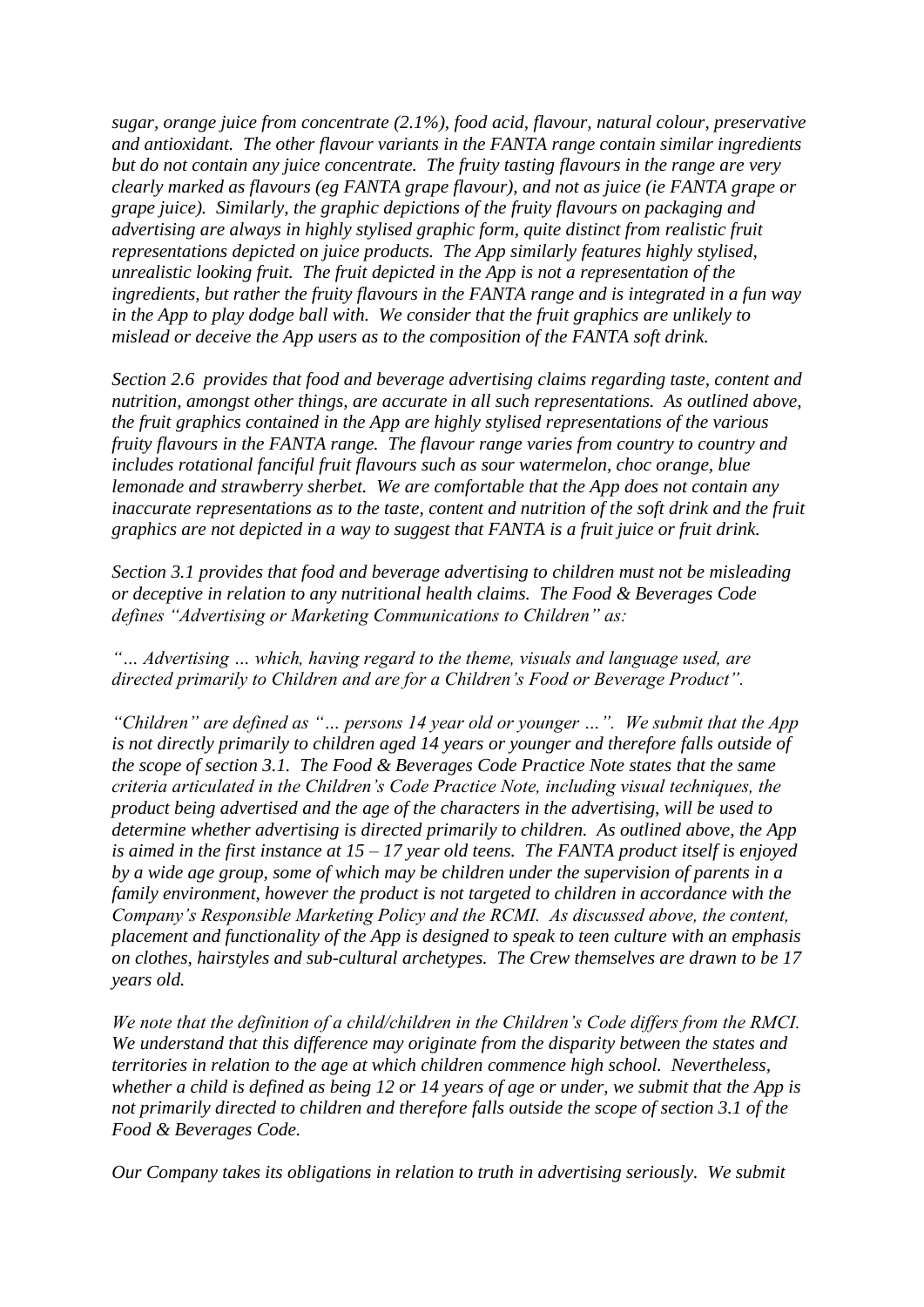*that the App does not contain any misleading or deceptive representations and does not breach any of the provisions of the Food & Beverages Code, including section 2.1 and 2.6. We also consider that, due to the nature of the App's content, placement and functionality, is not advertising directed primarily to children and therefore falls outside the scope of both the RCMI and section 3.1 of the Food & Beverages Code.*

# **THE DETERMINATION**

The Advertising Standards Board (Board) considered whether this advertisement breaches the AANA Code for Advertising and Marketing Communications to Children (the Children's Code), the AANA Food and Beverages Advertising and Marketing Communications Code (the Food Code), and the AFGC Responsible Children's Marketing Initiative of the Australian Food and Grocery Council (AFGC RCMI).

The Board reviewed the advertisement and noted the advertiser's response.

The Board noted the complainant's concern that the advertisement breaches the AFGC RCMI because it is directed primarily to children, and is likely to mislead children and consumers into thinking the beverage contains real oranges.

The Board noted the complainant's reference to the definition of medium not including apps. The Board noted that S1.3 of the Code that states: Signatories must ensure that any interactive game directed primarily to Children which includes the Signatory's food and/or beverage products is consistent with S1.1.

Based on this, the Board determined that the app is suitably considered under the Initiative.

The Board noted the fundamental requirement is that a signatory company does not advertise food and beverage products to children under 12 unless those products represent healthy dietary choices.

The Board noted the RCMI Initiative provides that advertising or marketing communication activities are advertising or marketing communications to children and therefore captured under the RCMI Initiative if:

1. the content of the advertisement or marketing communication which, having regard to the theme, visuals and language used, are directed primarily to children (and are for food and/or beverage products).

2. the placement of the advertisement or marketing communication is in a medium that is directed primarily to children. (in relation to television, all C and P rated programs and other rated programs that are directed primarily to children through their themes, visuals and language); and/or

3. where Children represent 35 percent or more of the audience of the Medium.

The Board noted that it must consider whether the advertisement or marketing communication is, having regard to the theme, visuals and language used, directed primarily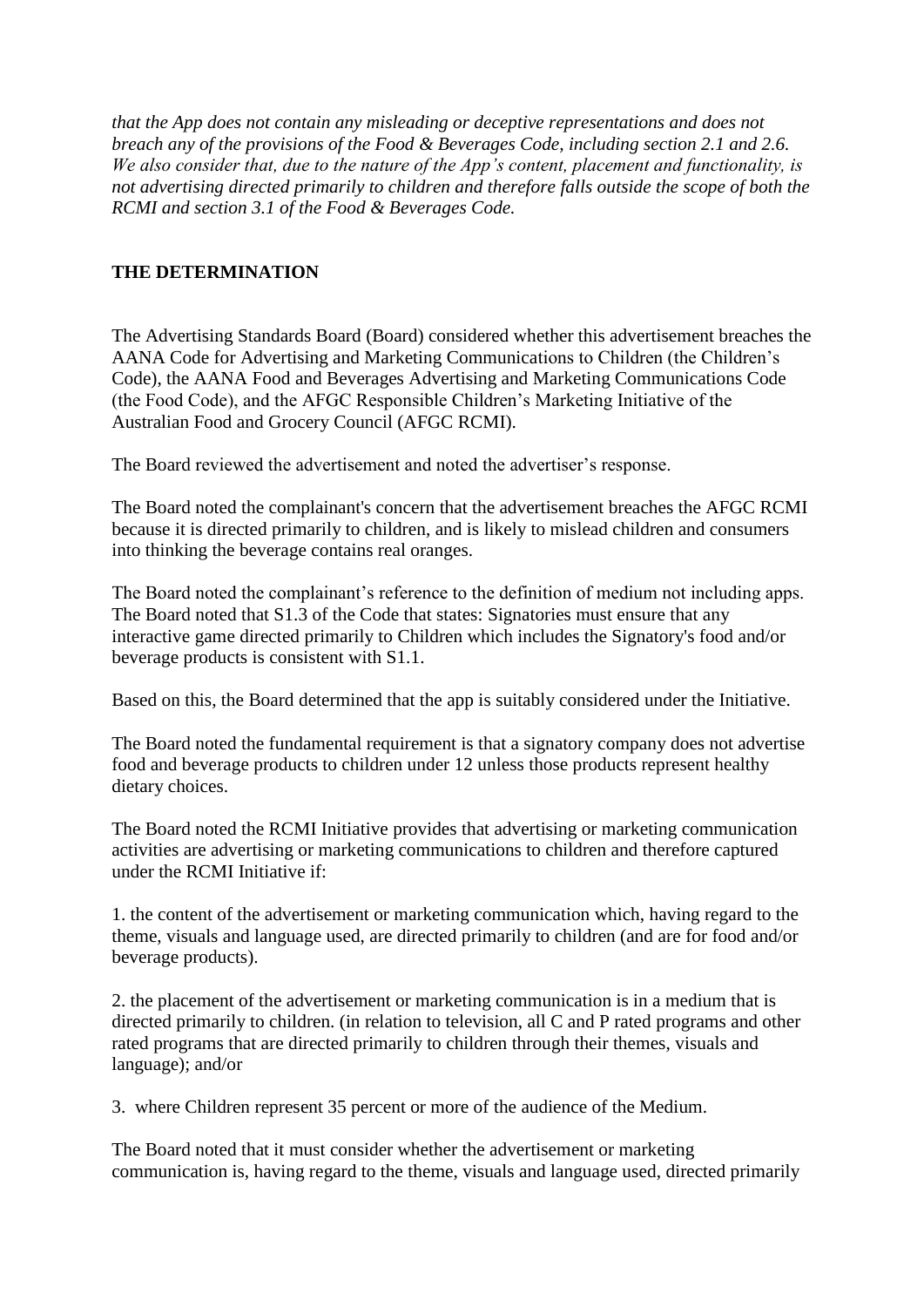to children (and are for food and/or beverage products).

The Board noted the dictionary definition of 'primarily' is 'in the first place' and that to be within the AFGC RCMI the Board must find that the advertisement is aimed in the first instance at children under 12.

The Board recognises that children of this age are unable to make purchasing decisions on their own but considered that this is not relevant to whether or not the content of the material is directed primarily to children.

The Board noted with regards to Point 1, the Board must consider whether the content of the advertisement or marketing communication which, having regard to the theme, visuals and language, are directed primarily to children (and are for food and/or beverage products). In this case the Board must therefore consider the content of the game in the form in which it is finally downloaded and available for access by any person.

The Board noted the marketing communication is an interactive game, in app format, "Fruit Slam 2" involving the members of the Fanta Crew on an island hiding behind obstacles so as to avoid being hit by fruit. They also return fruit to be avoided by the player. The game incorporates a series of levels and collection of points earned against the clock which leads to the accumulation of additional bonus points.

The Board considered the theme of the advertisement (an interactive cartoon-style game) which requires the throwing of and hiding from large fruits and making certain achievements which result in the accumulation of points.

The Board noted that the skill level of the game is very simple at the first stages, becoming more complex as the various stages are completed. The Board considered that the theme of collecting points would be clear to young children who would enjoy getting high scores and then trying to better those of their friends. The Board noted that the overall impact of the game is very simplistic and that young children would find the game more appealing than older teens because of its simplicity.

The Board then considered the visuals of the game. The Board noted that the game features cartoon characters who resemble teenagers and bright colours set on a beach or island. The Board noted there are surfboards for the characters to hide behind and cool characters to choose from.

The Board noted it had previously considered an app for McDonald's 0558/14 which featured cartoon animation, where a cartoon character had to avoid objects while falling through the sky.

In its determination of case 0558/14 the Board found that "the style of game is common among many interactive games that involve the collection of quantities of a certain thing or token in order to progress or to achieve certain goals. The Board acknowledged that children would find most cartoon style games to be of appeal but considered in this instance the cartoon images are designed to reflect popular culture references aimed at adults and there is no particular context or images that give the cartoon character or any of the visuals particular direction to children other than the fact they are animated."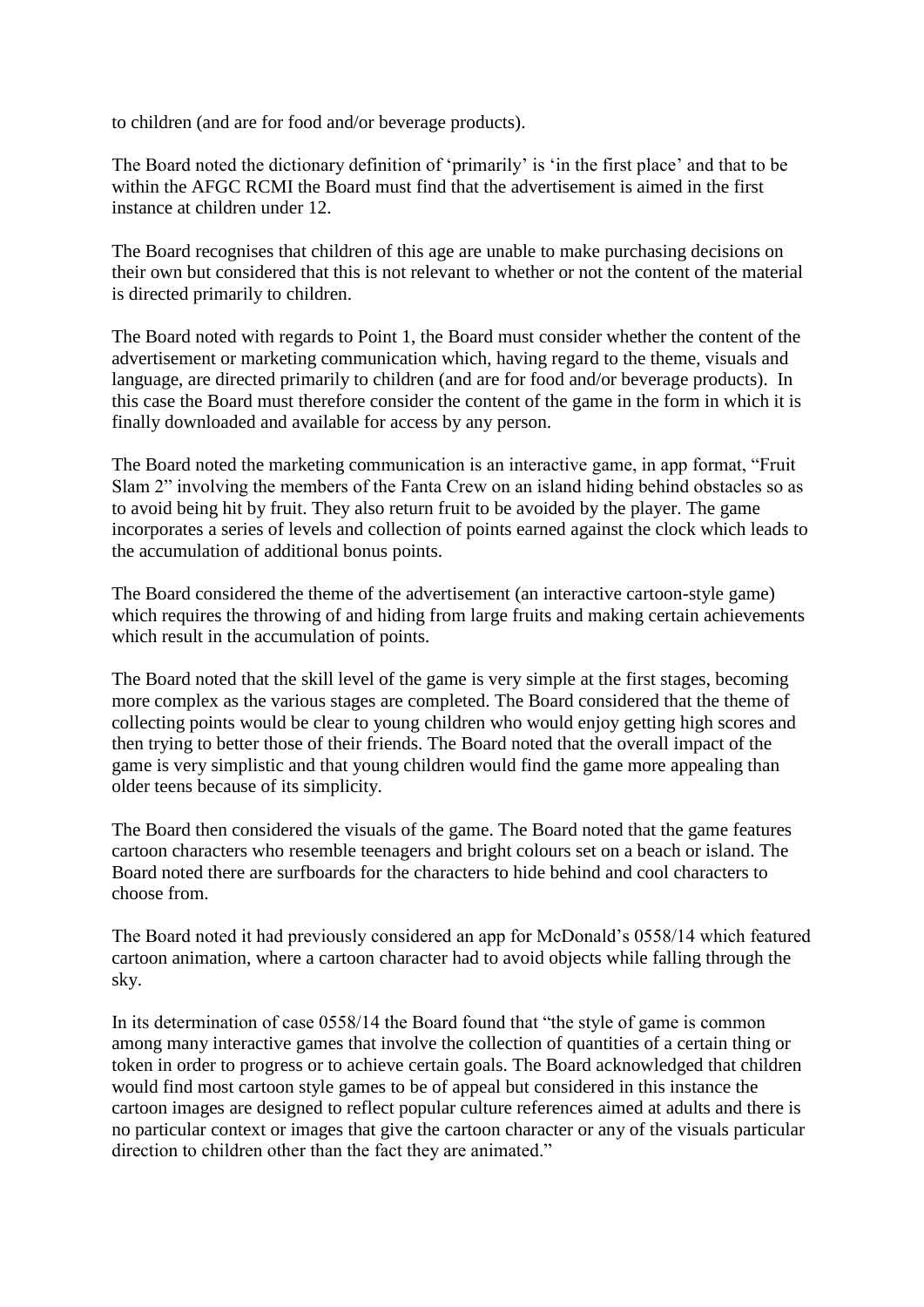In contrast to case 0558/14, in the current case, the Board considered that although the style of game is common among many interactive games that involve the collection of quantities of a certain thing or token in order to progress or to achieve certain goals, in this instance, the cartoon images are designed to represent teens and that the representation of teens playing on the beach with friends is something that younger children would consider "fun" and something that they aspire to do themselves particularly those close to becoming teenagers, in the  $9 - 12$  age range.

This Board noted the game consists solely of cartoon images. In the Board's view the cartoon characters do represent young teenagers and in the Board's view based on their own experiences with young children and teenagers, these representations are more likely to appeal to younger children who aspire to be teenagers and would consider teenagers as role models rather than being of stronger specific interest to teenagers. The Board considered therefore that the teenage characters are most strongly directed to children in the 9 to 11 years age bracket.

The Board then noted that there is no specific language used and the characters do not talk. The Board noted there is background music played throughout the game.

A minority of the Board agreed broadly with the advertiser's statements and considered that, although attractive to children, the overall impression of the game is equally directed to an older audience.

However, a majority of the Board considered that the app is more than just attractive to younger children but is clearly directed primarily to children under 12. The Board considered, for the reasons outlined above regarding the visuals, language and themes that the advertisement is likely to be enjoyed by a general audience but considered that it is most attractive to and directed primarily to children under 12.

Overall the Board considered that consistent with previous determinations for similar complaints (0558/14, 0166/14 and 0383/13,) including a cartoon image will not of itself mean that an advertisement is directed primarily to Children. It is essential for the Board to consider all elements of the advertisement and to make a decision based on how all of the elements of the advertisement interact, and the overall impression that they make, in determining whether an advertisement is clearly directed primarily to Children. In this instance the Board considered that the compilation of the theme, visuals and language of the 'Fruit Slam 2' App would not just be attractive to children but directed primarily to Children.

The Board considered that the advertisement includes animation, colours and images of young teens on a beach, all of which appeal to child audiences and determined that the advertisement is clearly directed primarily to children under 12 and that the first part of s1.3 is satisfied.

The Board noted that as Point 1 has been met, the requirements within points 2 and 3 do not apply in this instance.

The Board noted that as the material is directed primarily to children and includes the signatory's brand, it must comply with core principle s1.1 of the AFGC RCMI.

S1.1 requires that Advertising and Marketing Communications to Children for food and/or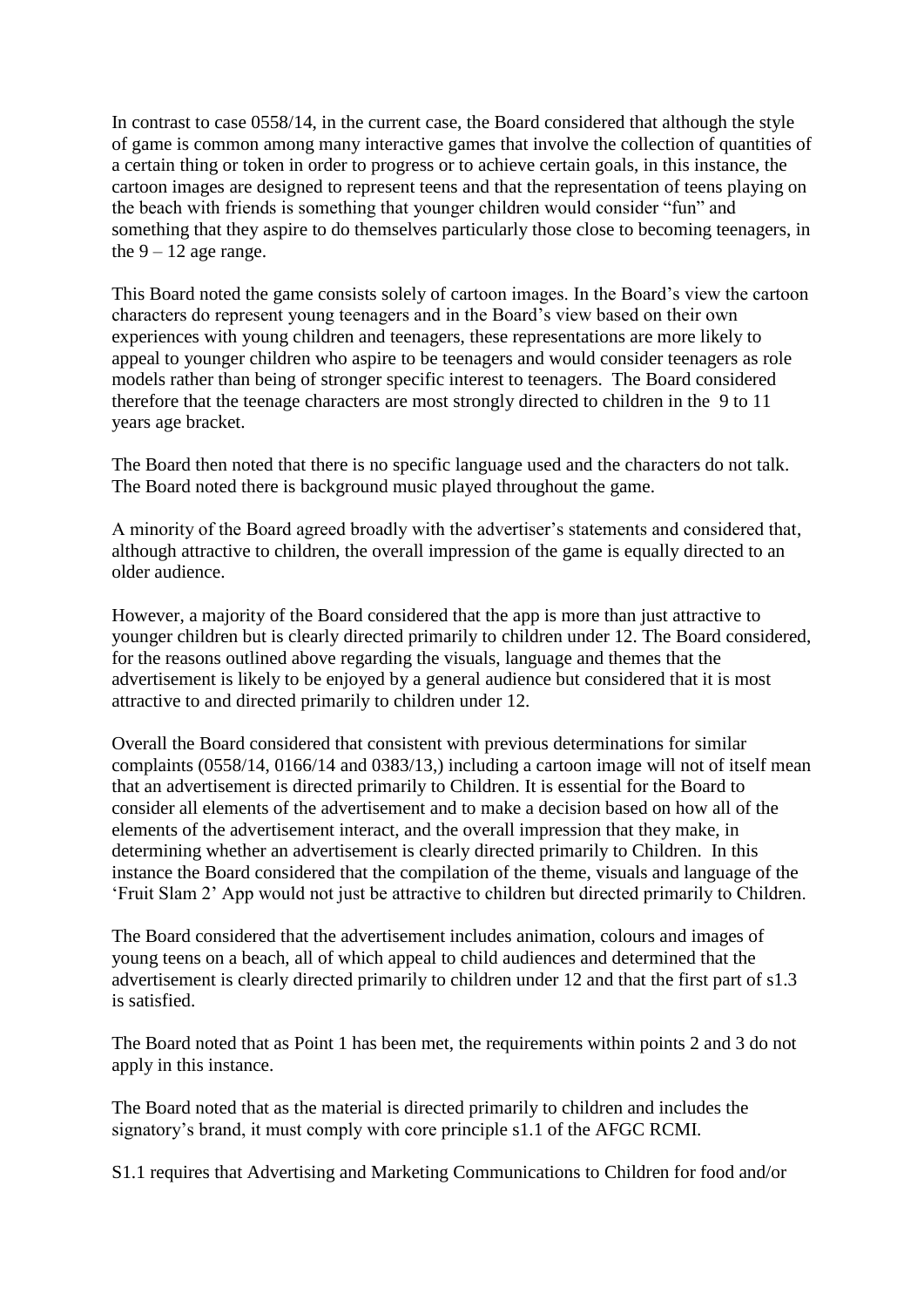beverages must:

a. Represent healthier dietary choices, consistent with established scientific or Australian government standards, as detailed in Signatories' Company Action Plan;

And

b. Reference, or be in the context of, a healthy lifestyle, designed to appeal to Children through messaging that encourages:

i. good dietary habits, consistent with established scientific or government standards; and

ii. physical activity

The Board first considered whether the product is a healthy dietary choice.

The Board noted the advertiser's response that the Company Action Plan developed pursuant to the AFGC RCMI does not include nutrition criteria used to determine healthier dietary choices for children because it is the firm policy (consistent with the Company's global policy) not to engage in direct marketing of beverages to children under 12.

The Board noted that the advertiser provided an ingredient list and a nutrition information panel for a 375ml can of Fanta. The Board sought advice relating to the nutritional content of the product and whether it would meet the criteria above relating to established scientific or Australian government standards.

The independent arbiter for the RCMI advised the Board that:

"The Company Action Plan developed by Coca Cola South Pacific pursuant to the RCMI does not include nutrition criteria for determining healthier dietary choices for children because the company has indicated that its policy is to not directly market their beverages to children under 12 years of age. In the absence of defined nutrition criteria in the Company Action Plan, the Advertising Standards Board have requested that the Arbiter provide an opinion on whether the advertised Fanta soft drink products meet the definition of a healthier dietary choice that is consistent with established scientific or Australian government standards.

The Australian Dietary Guidelines for Children and Adolescents (ADGCA) provide dietary recommendations for children and adolescents that are based on scientific evidence. A companion document, the Australian Guide to Healthy Eating (AGHE) assists with translating these recommendations into appropriate food choices. All accepted standards relating to dietary recommendations for children are based on the ADGCA and the AGHE.

Consistent with the ADGCA, the AGHE identifies soft drinks as "extra" foods that do not provide essential nutrients and, because of their high sugar content, should be consumed only occasionally and in small amounts to avoid displacing healthy foods that do provide essential nutrients. Thus, soft drinks cannot be considered a healthy food choice.

Therefore, the Fanta soft drink products that are the subject of the current complaint under the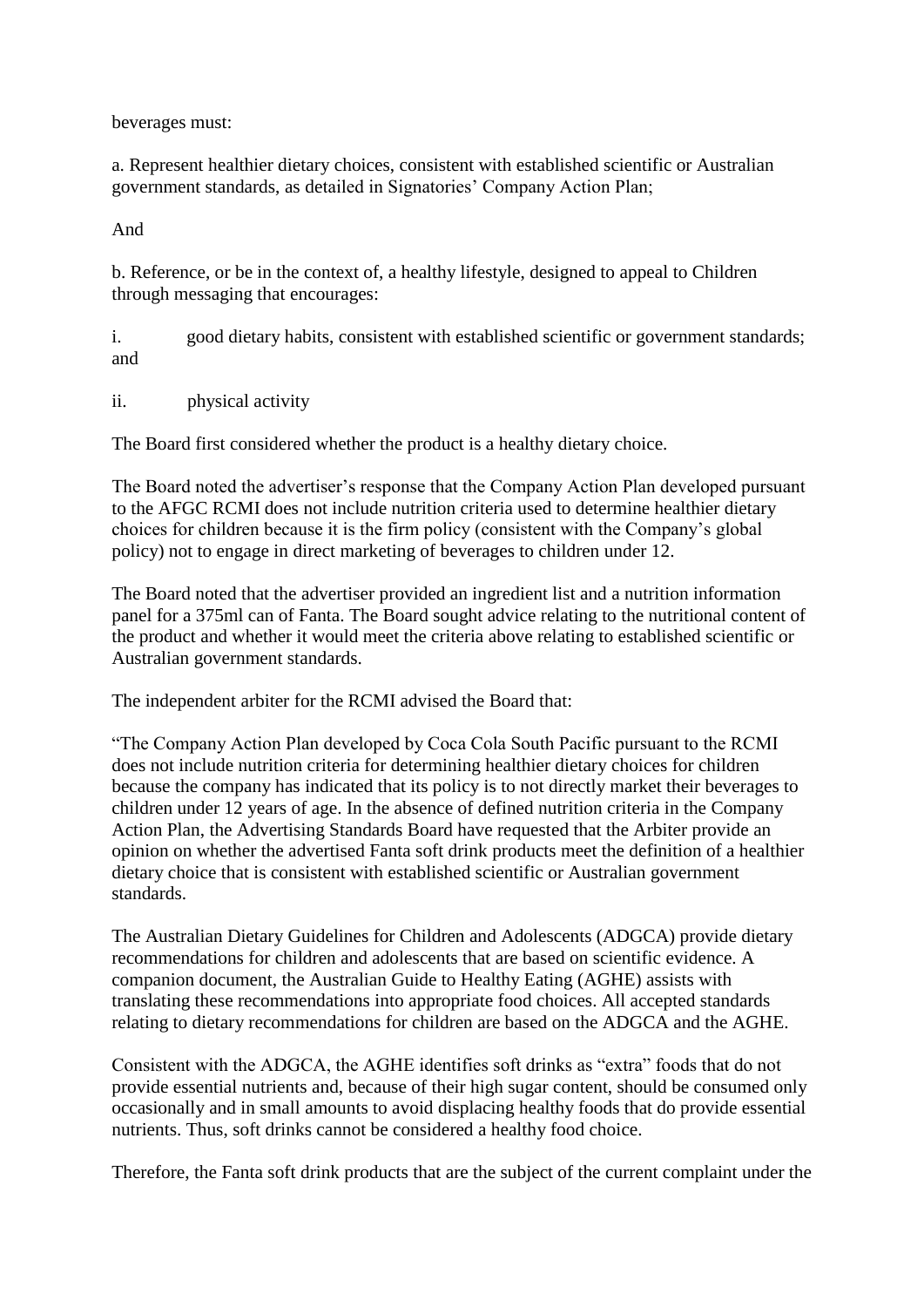Australian Food and Grocery Council's RCMI do not meet the definition of a healthier dietary choice according to established scientific or Australian government standards"

Based on the Board's determination that the marketing communication is directed primarily to children and the advice of the independent arbiter that the product does not represent a healthier dietary choice, the Board determined that the marketing communication breached the core principle s1.1 of the RCMI.

The Board then considered whether the advertisement complied with all relevant provisions of the Food and Beverages Code.

The Board considered section 2.1 of the Food Code which provides: 'Advertising or marketing communications for food ...shall be truthful and honest, shall not be or be designed to be misleading or deceptive or otherwise contravene prevailing community standards, and shall be communicated in a manner appropriate to the level of understanding of the target audience of the Advertising or Marketing Communication with an accurate presentation of all information including any references to nutritional values or health benefits.'

The Board considered that the advertising of Fanta in an app is not of itself contrary to prevailing community standards. The Board noted that at the end of each level, an image of a bottle fills with pieces of fruit and the Board discussed whether the depiction of the Fanta bottle filling with fruit, gives the impression that the product is a fruit drink or full of fruit.

In relation to section 2.1 of the Code the Board considered the Practice Note to the Food code which provides that "The Board will not attempt to apply legal tests in its determination of whether advertisements are truthful and honest, designed to mislead or deceive, or otherwise contravene prevailing community standards in the areas of concern to this Code.

In testing the requirement that an advertising or marketing communication should not be designed to be misleading or deceptive, or otherwise contravene prevailing community standards, the Board will consider the advertiser's stated intention, but may also consider, regardless of stated intent, that an advertisement is by design misleading or deceptive, or otherwise contravenes prevailing community standards in particular regard to stated health, nutrition and ingredient components of the food or beverage product.

Thus, an advertising or marketing communication may make reference to one or more of the nutritional values or health benefits of a product but such references must be accurate and appropriate to the level of understanding of the target audience, and must not misleadingly represent the overall nutritional or health benefits of the product."

The Board considered that the product 'Fanta' is well known by consumers as being an orange coloured soft drink. The Board noted that the advertiser provided information stating that the product contains 'Orange Juice from Concentrate (2.1%)' and that while the animation fills the bottle with orange pieces, this could equally be interpreted as a reference to the end product which is orange in colour and containing some orange concentrate.

The Board agreed that the bottle is intended to show a degree of completion and that children would understand the bottle to be representing the end of the level rather than a representation of a beverage product being full of fruit. The Board considered that in the context of the product being clearly a soft drink, not a fruit juice, it is not likely to be seen as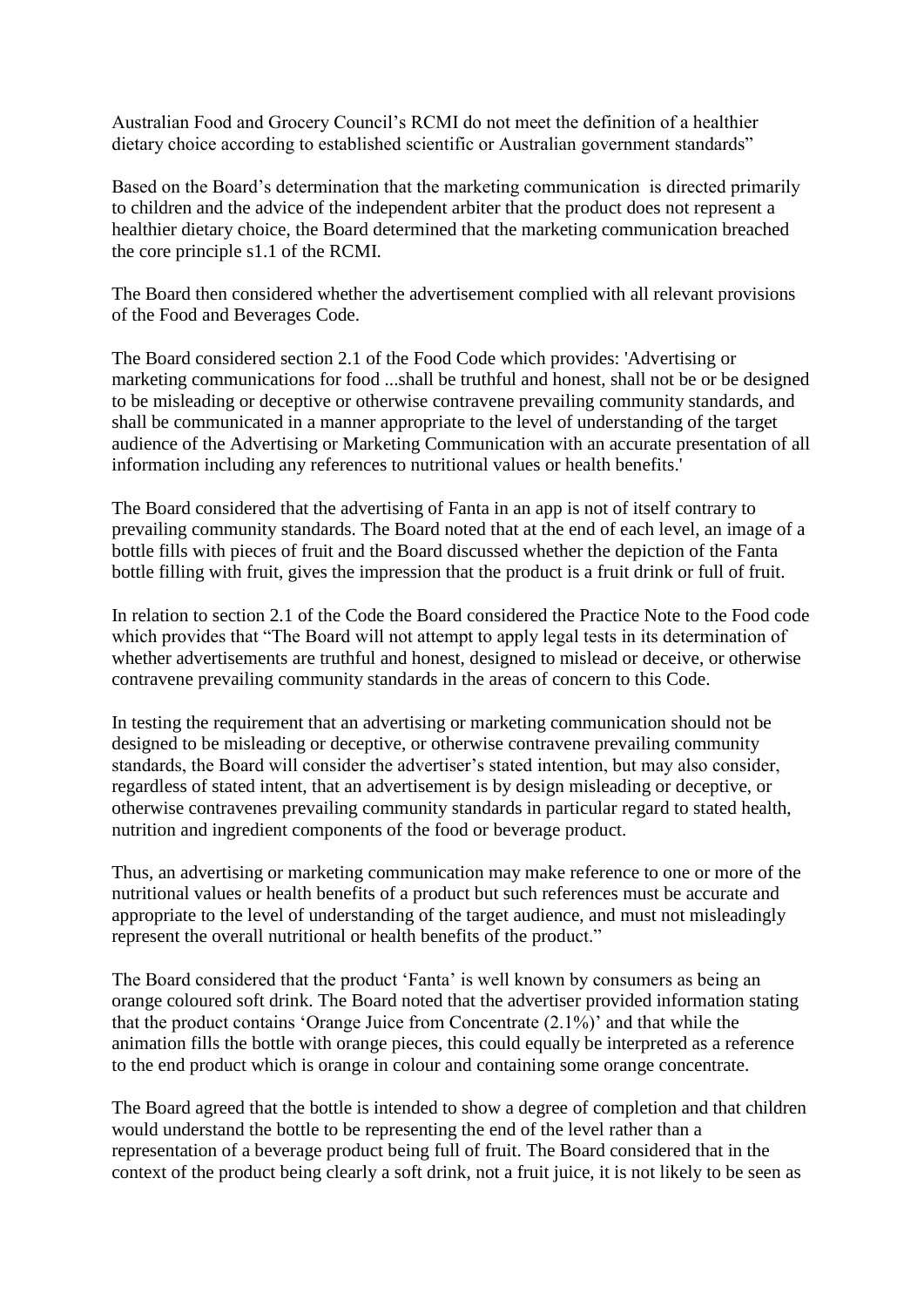representing high fruit content.

The Board agreed that the material was not misleading and not intended to be misleading or deceptive and did not breach section 2.1 of the Food and Beverages Code.

Section 2.2 of the Food Code provides that 'advertising or marketing communication…shall not undermine the importance of healthy or active lifestyles nor the promotion of healthy balanced diets, or encourage what would reasonably be considered excess consumption through the representation of product/s or portion sizes disproportionate to the setting/s portrayed or by means otherwise regarded as contrary to prevailing community standards.'

The Board considered that the advertising or promotion of a beverage of a particular nutritional composition is not inconsistent with or undermining of a balanced diet or healthy lifestyles. The Board considered that the material depicts characters avoiding being struck by fruit, not depicting a choice of consuming fruit or the product. The Board considered that the advertisement did not suggest consumption of excessive amounts of the product. The Board determined that the advertisement did not breach section 2.2 of the Food Code.

The Board then considered whether the Children's Code applied.

The Board considered the definition of advertising or marketing communication. Under the Children's Code, Advertising or Marketing Communications to Children means "Advertising or Marketing Communications which, having regard to the theme, visuals and language used, are directed primarily to Children and are for Product." The Board noted that Children are defined as "…persons 14 years old or younger" and Product is defined as "…goods, services and/or facilities which are targeted toward and have principal appeal to Children."

The Board noted it had already determined the advertisement was directed primarily to children based on the theme, language and visuals used.

The Board considered whether the advertisement meets the definition of Product. The Board noted the advertised product is a fizzy drink, Fanta, and considered that whilst this product would be of appeal to children in the Board's view, Fanta is a product that would also be of appeal to older teenagers and young adults. The Board determined that Fanta is not a product targeted towards, and of principal appeal to, children under 14.

Finding that the advertisement does not meet the criteria for Product under the Children's Code the Board considered that this Code does not apply.

Finding that the advertisement did breach the RCMI for the reasons mentioned above, the Board upheld the complaint.

## **THE ADVERTISER'S RESPONSE TO DETERMINATION**

Coca-Cola is committed to marketing its products responsibly. This commitment is articulated in our Responsible Marketing Policy. Specifically, we do not design marketing communications in a way that directly appeals to children under 12, nor do we place advertising in media which has more than a 35% audience composed of children. This commitment is also demonstrated by CCSP's voluntary signature of the AFGC's RCMI. We are therefore disappointed that the ASB has found that the FANTA Fruit Slam 2 App,